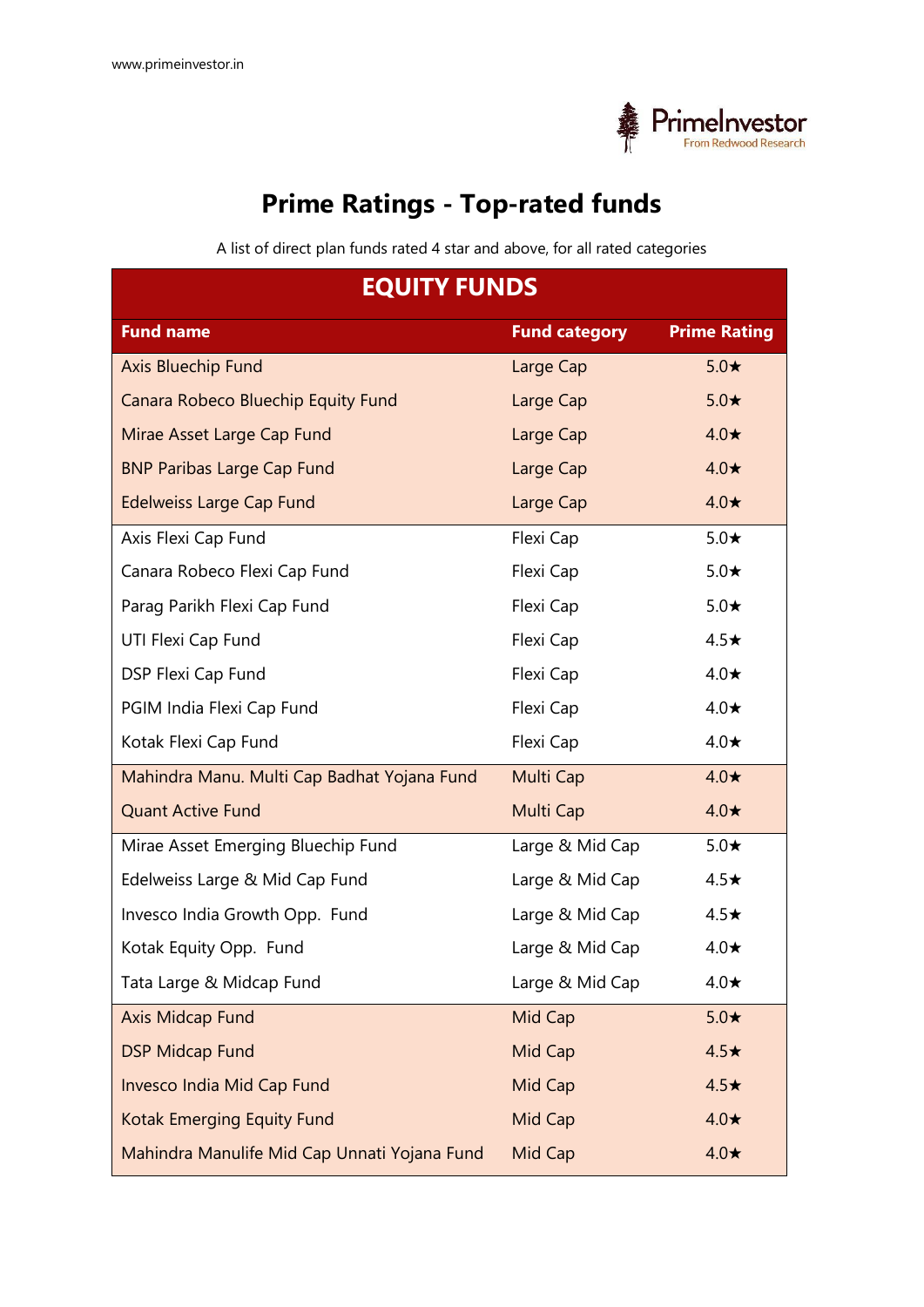www.primeinvestor.in

| <b>Fund name</b>                         | <b>Fund category</b> | <b>Prime Rating</b> |
|------------------------------------------|----------------------|---------------------|
| Axis Small Cap Fund                      | Small cap            | $5.0\star$          |
| SBI Small Cap Fund                       | Small cap            | $4.5\star$          |
| Kotak Small Cap Fund                     | Small cap            | $4.0\star$          |
| Nippon India Small Cap Fund              | Small cap            | $4.0\star$          |
| Invesco India Contra Fund                | Contra               | $4.5\star$          |
| Kotak India EQ Contra Fund               | Contra               | $4.5\star$          |
| Principal Dividend Yield Fund            | Dividend Yield       | $4.0\star$          |
| Axis Focused 25 Fund                     | Focused              | $5.0*$              |
| <b>IIFL Focused Equity Fund</b>          | Focused              | $4.5\star$          |
| <b>SBI Focused Equity Fund</b>           | Focused              | $4.0\star$          |
| Sundaram Select Focus Fund               | Focused              | $4.0\star$          |
| Canara Robeco Equity Tax Saver Fund      | <b>ELSS</b>          | $5.0\star$          |
| Mirae Asset Tax Saver Fund               | <b>ELSS</b>          | $5.0\star$          |
| Axis Long Term Equity Fund               | <b>ELSS</b>          | $4.5\star$          |
| Invesco India Tax Plan                   | <b>ELSS</b>          | $4.5\star$          |
| <b>BNP Paribas Long Term Equity Fund</b> | <b>ELSS</b>          | $4.0\star$          |
| Kotak Tax Saver Fund                     | <b>ELSS</b>          | $4.0\star$          |
| <b>BOI AXA Tax Advantage Fund</b>        | <b>ELSS</b>          | $4.0\star$          |
| <b>UTI Nifty Index Fund</b>              | Index                | $5.0*$              |
| HDFC Index Fund - Nifty 50 Plan          | Index                | $4.0\star$          |
| HDFC Index Fund - Sensex Plan            | Index                | $4.0\star$          |
| <b>ICICI Pru Sensex Index Fund</b>       | Index                | $4.0\star$          |
| <b>ICICI Pru Nifty Index Fund</b>        | Index                | $4.0\star$          |

## **HYBRID FUNDS**

| <b>Fund name</b>                     | <b>Fund category</b> | <b>Prime Rating</b> |
|--------------------------------------|----------------------|---------------------|
| Edelweiss Arbitrage Fund             | Arbitrage            | $5.0\star$          |
| Nippon India Arbitrage Fund          | Arbitrage            | $4.5\star$          |
| Aditya Birla Sun Life Arbitrage Fund | Arbitrage            | $4.0\star$          |
| L&T Arbitrage Opp. Fund              | Arbitrage            | $4.0\star$          |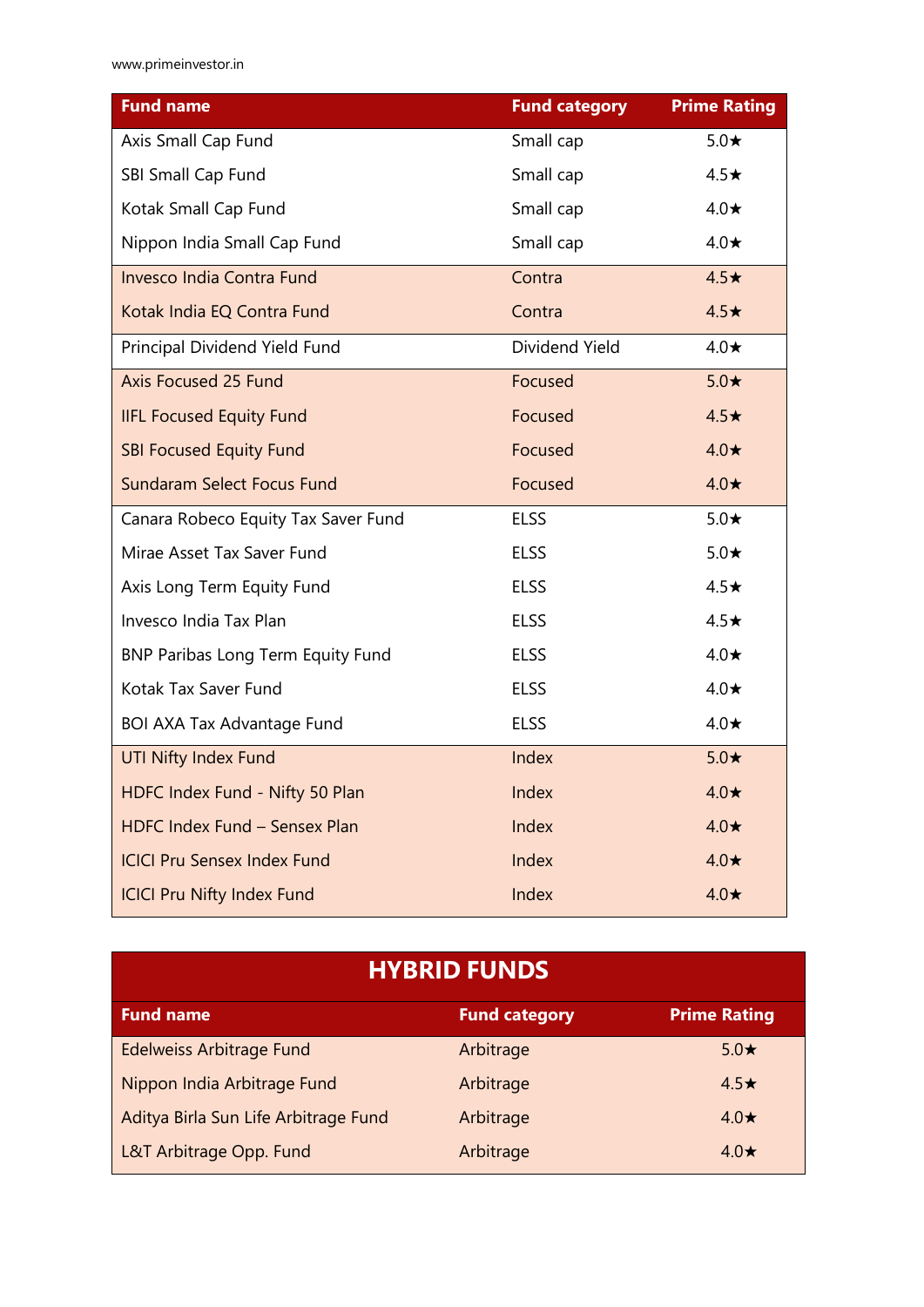| <b>Fund name</b>                             | <b>Fund category</b>        | <b>Prime Rating</b> |
|----------------------------------------------|-----------------------------|---------------------|
| Kotak Equity Savings Fund                    | <b>Equity Savings</b>       | $5.0\star$          |
| Axis Equity Saver Fund                       | <b>Equity Savings</b>       | $4.5\star$          |
| <b>ICICI Prudential Equity Savings Fund</b>  | <b>Equity Savings</b>       | $4.0\star$          |
| <b>BNP Paribas Equity Hybrid Fund</b>        | <b>Aggressive Hybrid</b>    | $5.0\star$          |
| Canara Rob Equity Hybrid Fund                | <b>Aggressive Hybrid</b>    | $5.0\star$          |
| Mirae Asset Hybrid Equity Fund               | <b>Aggressive Hybrid</b>    | $4.5\star$          |
| <b>SBI Equity Hybrid Fund</b>                | <b>Aggressive Hybrid</b>    | $4.5\star$          |
| DSP Equity & Bond Fund                       | <b>Aggressive Hybrid</b>    | $4.0\star$          |
| Sundaram Equity Hybrid Fund                  | <b>Aggressive Hybrid</b>    | $4.0\star$          |
| Canara Robeco Conservative Hybrid Fund       | Conservative Hybrid         | $5.0\star$          |
| <b>BNP Paribas Conservative Hybrid Fund</b>  | Conservative Hybrid         | $4.5\star$          |
| <b>ICICI Prudential Regular Savings Fund</b> | Conservative Hybrid         | $4.0\star$          |
| <b>DSP Dynamic Asset Allocation Fund</b>     | Dynamic Asst All./Bal. Adv. | $5.0\star$          |
| L&T Balanced Advantage Fund                  | Dynamic Asst All./Bal. Adv. | $4.5\star$          |
| Principal Balanced Advantage Fund            | Dynamic Asst All./Bal. Adv. | $4.0\star$          |
| Union Balanced Advantage Fund                | Dynamic Asst All./Bal. Adv. | $4.0\star$          |

| <b>DEBT FUNDS</b>                   |                      |                     |
|-------------------------------------|----------------------|---------------------|
| <b>Fund name</b>                    | <b>Fund category</b> | <b>Prime Rating</b> |
| <b>ICICI Prudential Liquid Fund</b> | Liquid               | $5.0\star$          |
| Aditya Birla SL Liquid Fund         | Liquid               | $5.0\star$          |
| <b>HDFC Liquid Fund</b>             | Liquid               | $4.5\star$          |
| <b>SBI Liquid Fund</b>              | Liquid               | $4.5\star$          |
| <b>Edelweiss Liquid Fund</b>        | Liquid               | $4.0\star$          |
| Mahindra Manulife Liquid Fund       | Liquid               | $4.0\star$          |
| <b>UTI Liquid Cash Plan</b>         | Liquid               | $4.0\star$          |
| Axis Treasury Advantage             | Low Duration         | $4.5\star$          |
| Aditya Birla SL Low Duration Fund   | Low Duration         | $4.5\star$          |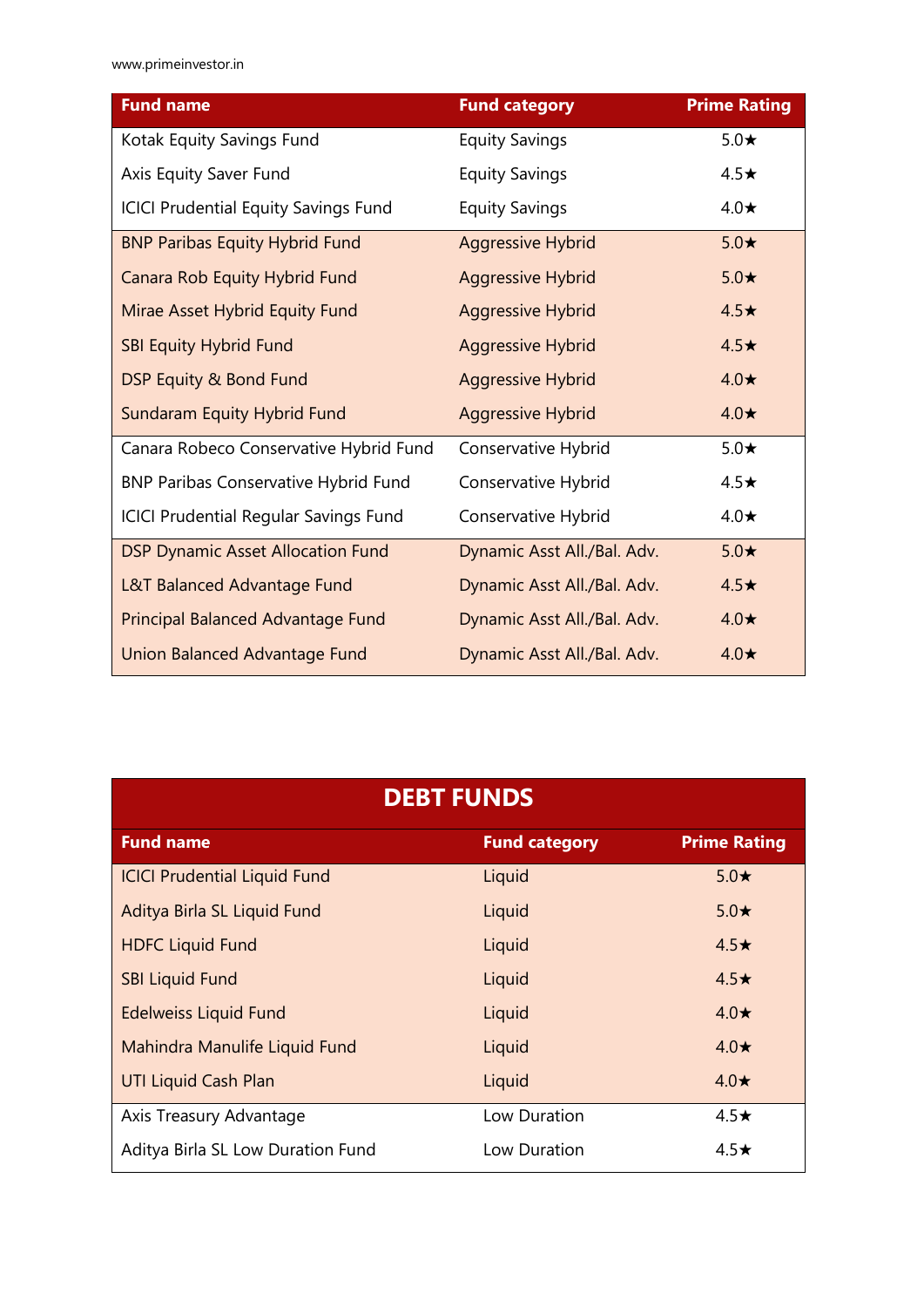| <b>Fund name</b>                         | <b>Fund category</b>  | <b>Prime Rating</b> |
|------------------------------------------|-----------------------|---------------------|
| Nippon India Low Duration Fund           | Low Duration          | $4.5\star$          |
| <b>ICICI Pru Savings Fund</b>            | Low Duration          | $4.0\star$          |
| Invesco India Treasury Advantage Fund    | Low Duration          | $4.0\star$          |
| Aditya Birla Sun Life Floating Rate Fund | Floater               | $5.0\star$          |
| Nippon India Floating Rate Debt Fund     | Floater               | $5.0\star$          |
| Kotak Floating Rate Fund                 | Floater               | $5.0\star$          |
| <b>HDFC Floating Rate Debt Fund</b>      | Floater               | $4.5\star$          |
| Aditya Birla SL Money Manager Fund       | Money Market          | $4.0\star$          |
| <b>HDFC Money Market Fund</b>            | Money Market          | $4.0\star$          |
| UTI Money Market Fund                    | Money Market          | $4.0\star$          |
| Nippon India Money Market Fund           | Money Market          | $4.0\star$          |
| Kotak Bond Short Term Debt Fund          | <b>Short Duration</b> | $4.5\star$          |
| <b>Axis Short Term Fund</b>              | <b>Short Duration</b> | $4.0\star$          |
| <b>IDFC Bond Fund - Short Term Plan</b>  | <b>Short Duration</b> | $4.0\star$          |
| Edelweiss Banking & PSU Debt Fund        | Banking and PSU       | $5.0\star$          |
| Invesco India Banking & PSU Debt Fund    | Banking and PSU       | $5.0\star$          |
| Axis Banking & PSU Debt Fund             | Banking and PSU       | $4.5\star$          |
| IDFC Banking & PSU Debt Fund             | Banking and PSU       | $4.5\star$          |
| Aditya Birla SL Banking & PSU Fund       | Banking and PSU       | $4.0\star$          |
| ICICI Pru Banking & PSU Debt Fund        | Banking and PSU       | $4.0\star$          |
| Aditya Birla SL Corporate Bond Fund      | <b>Corporate Bond</b> | $5.0\star$          |
| Kotak Corporate Bond Fund                | Corporate Bond        | $5.0\star$          |
| <b>ICICI Pru Corporate Bond Fund</b>     | Corporate Bond        | $4.5\star$          |
| <b>HDFC Corp Bond Fund</b>               | Corporate Bond        | $4.0\star$          |
| Nippon India Corp Bond Fund              | Corporate Bond        | $4.0\star$          |
| <b>IDFC Corp Bond Fund</b>               | Corporate Bond        | $4.0\star$          |
| Kotak Dynamic Bond Fund                  | Dynamic Bond          | $5.0\star$          |
| Axis Dynamic Bond Fund                   | Dynamic Bond          | $4.5\star$          |
| <b>IIFL Dynamic Bond Fund</b>            | Dynamic Bond          | $4.5\star$          |
| <b>ICICI Pru All Seasons Bond Fund</b>   | Dynamic Bond          | $4.0\star$          |
| PGIM India Dynamic Bond Fund             | Dynamic Bond          | $4.0\star$          |